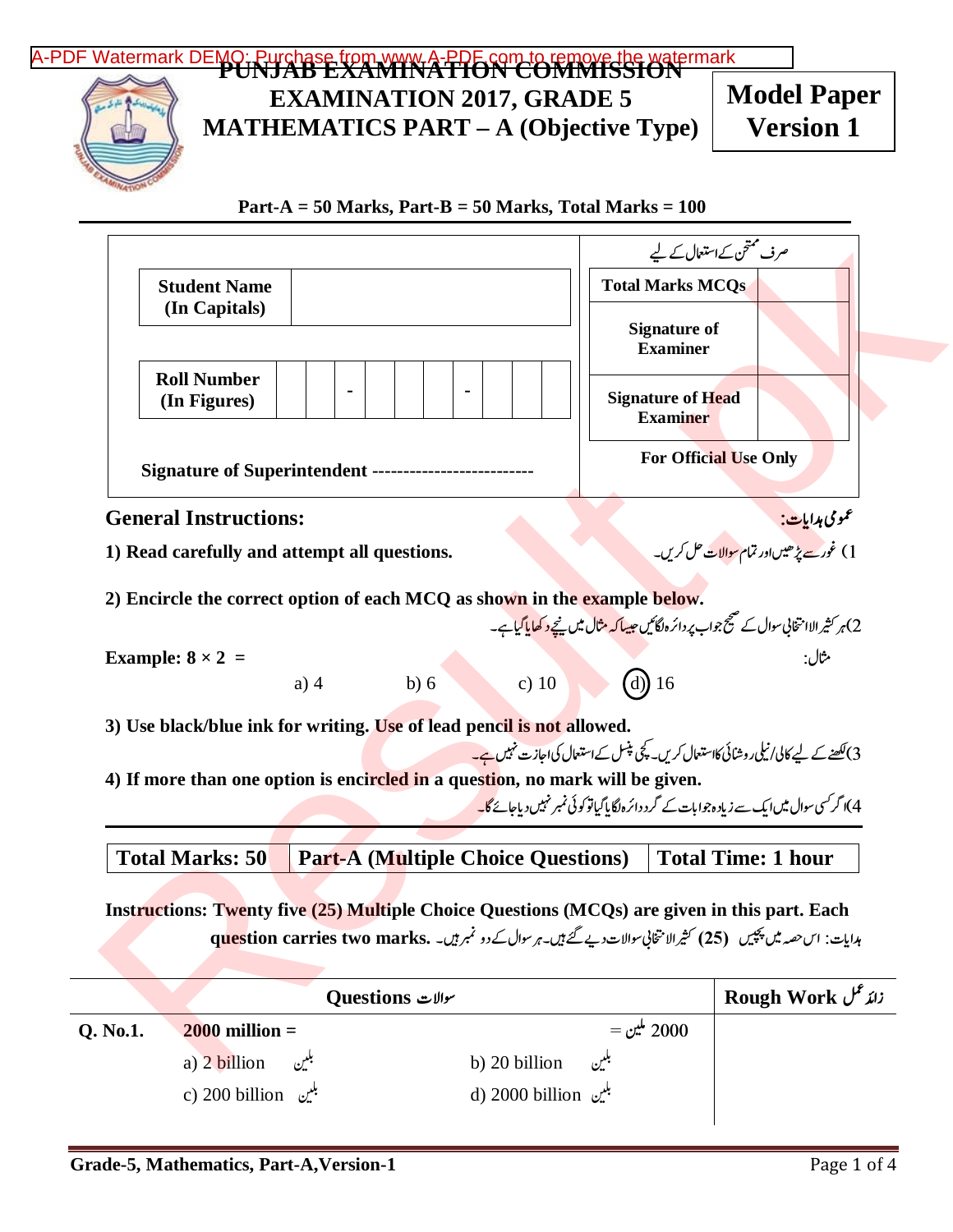| Ouestions سوالات |                                     |                               |                   |                                  | Rough Work زائد عمل |
|------------------|-------------------------------------|-------------------------------|-------------------|----------------------------------|---------------------|
| Q. No.2.         | $5643 \times 52 =$                  |                               |                   |                                  |                     |
|                  | a) 5591                             | b) $5695$                     | c) 28215          | d) 293436                        |                     |
| Q. No.3.         | $3996 \div 37 =$                    |                               |                   |                                  |                     |
|                  | a) 3961                             | b) 3959                       | c) $108$          | $d)$ 18                          |                     |
| Q. No.4.         | $3 \times (10 + 10) =$              |                               |                   |                                  |                     |
|                  | a) 20                               | b) $30$                       | c) $40$           | $d)$ 60                          |                     |
| Q. No.5.         |                                     | L.C.M of 5, 10, 15 and 20 is: |                   |                                  |                     |
|                  |                                     |                               |                   | 5،10،5 اور20 کاذ واضعافِ اقل ہے۔ |                     |
|                  | a) $5$                              | b) $10$                       | c) $20$           | $d)$ 60                          |                     |
| Q. No.6.         | H.C.F of 7, 14 and 21 is:           |                               |                   |                                  |                     |
|                  |                                     |                               |                   | 14،7 اور21 کاعادِاعظم ہے۔        |                     |
|                  | a) $7$                              | b) $14$                       | c) $21$           | $d)$ 42                          |                     |
| Q. No.7.         | $\frac{2}{3} + \frac{1}{6} =$       |                               |                   |                                  |                     |
|                  | a) $\frac{5}{6}$                    | b) $\frac{1}{9}$              | c) $\frac{1}{6}$  | d) $\frac{1}{3}$                 |                     |
| Q. No.8.         | $rac{2}{3} - \frac{1}{5} =$         |                               |                   |                                  |                     |
|                  | a) $\frac{1}{5}$                    | b) $\frac{3}{8}$              | c) $\frac{1}{15}$ | $\mathbf{d}$                     |                     |
| Q. No.9.         | $\frac{8}{15} \times \frac{7}{5} =$ |                               |                   |                                  |                     |
|                  | a) $\frac{1}{10}$                   | b) $\frac{3}{4}$              | c) $\frac{1}{75}$ | d) $\frac{56}{75}$               |                     |
| Q. No.10.        | $14.35 + 5.8 =$                     |                               |                   |                                  |                     |
|                  | a) $8.55$                           | $b)$ 19.15                    | c) 19.43          | $d)$ 20.15                       |                     |
| Q. No.11.        | $38.24 - 5.32 =$                    |                               |                   |                                  |                     |
|                  | a) 0.3292                           | b) 3.824                      | c) 32.92          | d) 38.24                         |                     |
| Q. No.12.        | $1.6 \times 0.6 =$                  |                               |                   |                                  |                     |
|                  | a) $0.0096$                         | b) $0.096$                    | c) $0.96$         | $d)$ 9.6                         |                     |
| Q. No.13.        | $1.21 \div 1.1 =$                   |                               |                   |                                  |                     |
|                  | a) 0.0011                           | b) $0.011$                    | c) $0.11$         | $d)$ 1.1                         |                     |
|                  |                                     |                               |                   |                                  |                     |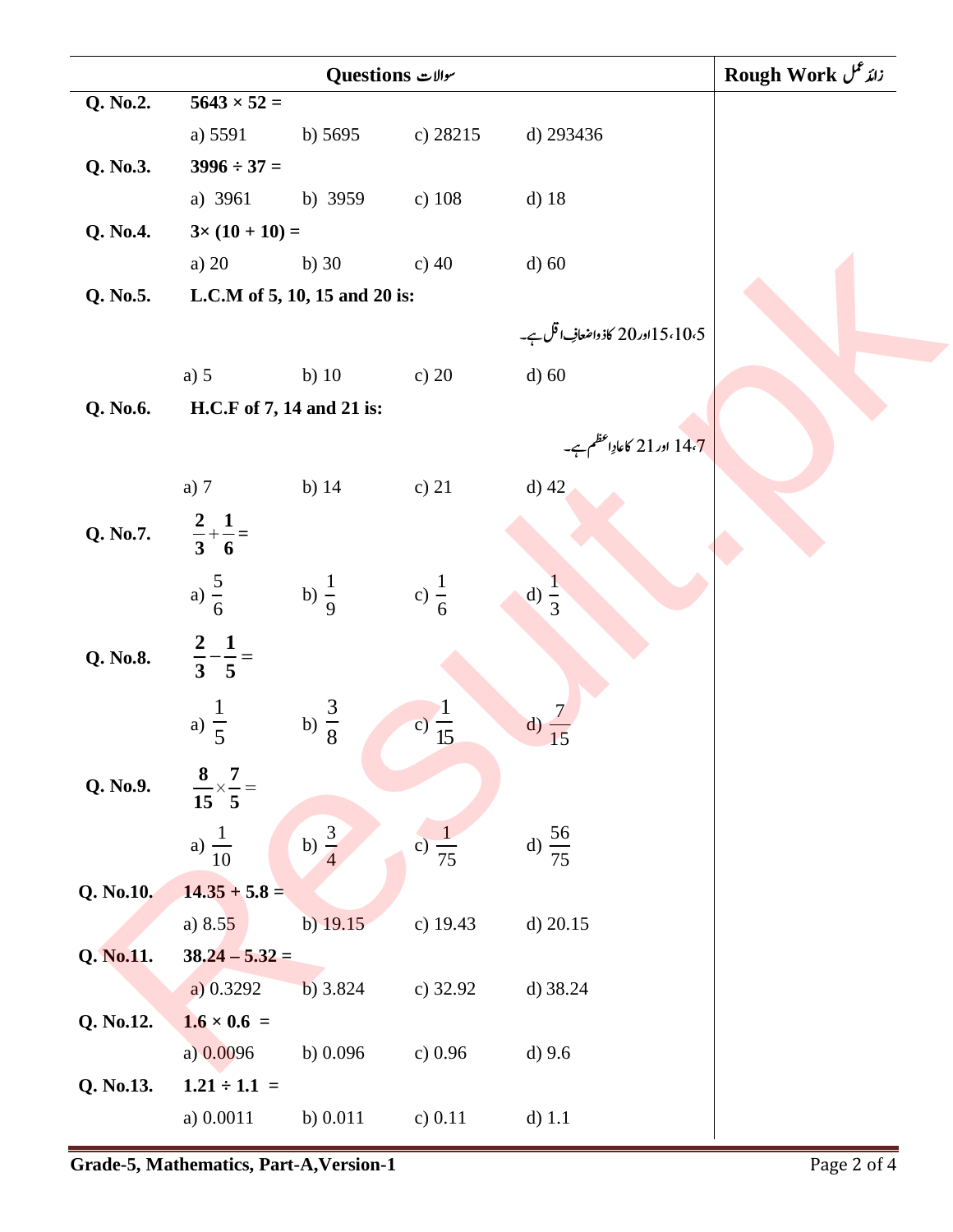|           | Ouestions سوالات                                                  | Rough Work زائد عمل                                                         |  |
|-----------|-------------------------------------------------------------------|-----------------------------------------------------------------------------|--|
| Q. No.14. | Answer of 5.168 correct to two decimal places is:                 |                                                                             |  |
|           |                                                                   | 5.168 کادودر جہ اعشار ریے تک درست جواب ہے۔                                  |  |
|           | a) $5.15$                                                         | b) $5.16$<br>c) $5.17$<br>d) 5.18                                           |  |
| Q. No.15. | $360$ minutes =                                                   | $360$ منٹ                                                                   |  |
|           | a) 6 hours $\mathbb{Z}$                                           | b) 36 hours $\mathbb{Z}$                                                    |  |
|           | c) 60 hours $\mathcal{L}$                                         | d) 300 hours ﷺ                                                              |  |
| Q. No.16. | $7$ kilometres $=$                                                | = کلومیٹر 7                                                                 |  |
|           | a) 7 metres<br>ميٹر                                               | b) 70 metres<br>ميٹر                                                        |  |
|           | c) 700 metres $\approx$                                           | d) 7000 metres                                                              |  |
| Q. No.17. | $7 \text{ days} =$                                                | 7 رن $=$                                                                    |  |
|           | a) 1 week $z^2$                                                   | b) 1 month $\sqrt{ }$                                                       |  |
|           | c) 1 year $\sqrt{ }$                                              | d) 7 weeks $2\dot{z}$                                                       |  |
| Q. No.18. | If the price of one book is Rs.40, then the price of 2 such books |                                                                             |  |
|           | is:                                                               |                                                                             |  |
|           |                                                                   | ا گرایک ٽاٻ کي قيمت90روپے <del>ہو توا<u>يمي</u> 2 ٽمايوں کي قيمت ہ</del> ے۔ |  |
|           | a) Rs.20 درپ                                                      | روپے Rs.38 (b                                                               |  |
|           | روپے Rs.42 (c                                                     | روپے Rs.80 (d                                                               |  |
| Q. No.19. | Which figure is a trapezium?                                      | کونسی شکل ذوذ نقہ ہے؟                                                       |  |
|           | a)                                                                | b)                                                                          |  |
|           | $\mathbf{c})$                                                     | d)                                                                          |  |